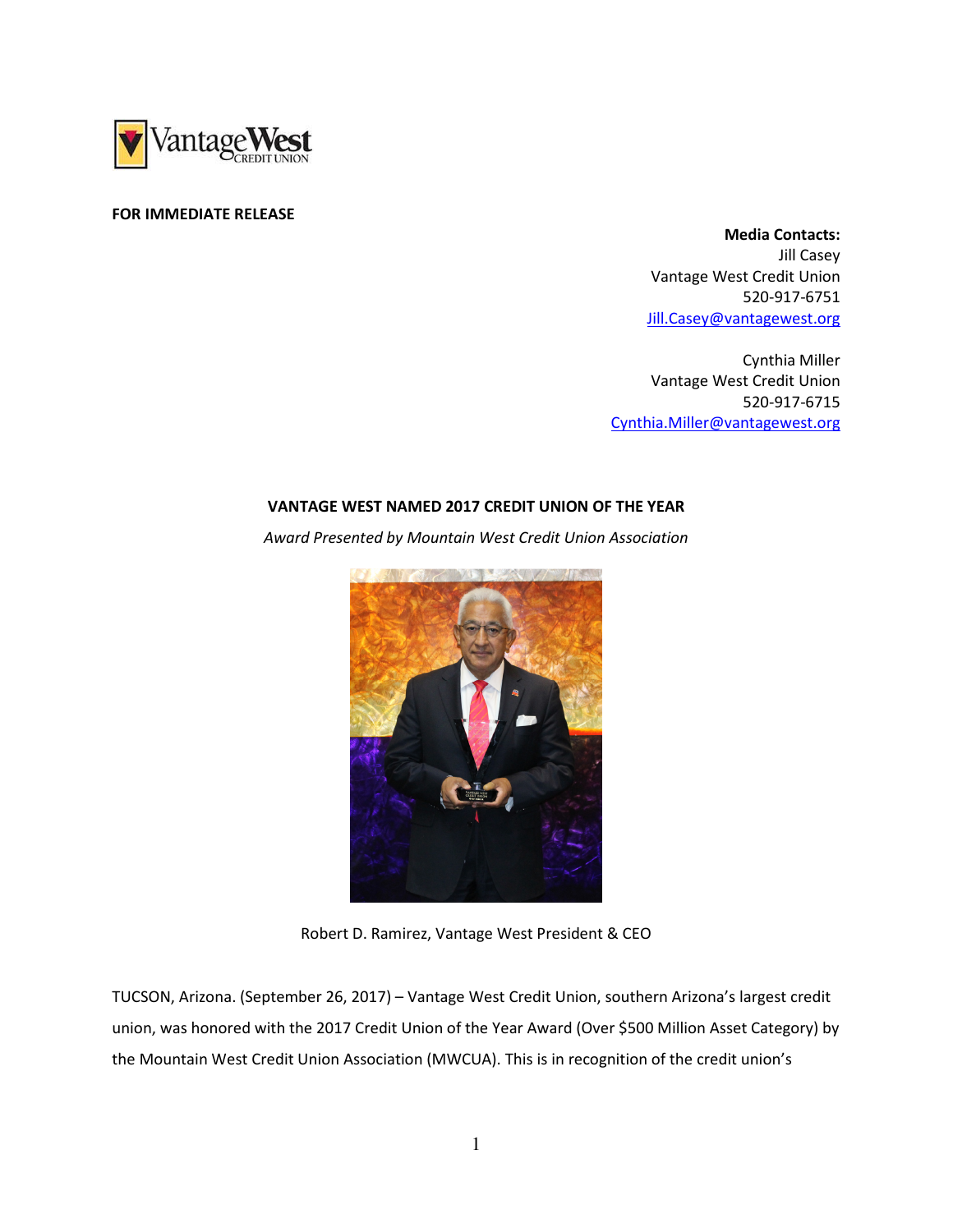innovation and outstanding achievements in the various areas of day-to-day operations. The MWCUA includes credit unions from Arizona, Colorado and Wyoming.

Robert D. Ramirez, Vantage West President and CEO, accepted the prestigious award on behalf of the credit union during the 2017 10th Annual Star Gala in Denver, CO. The event is held each year to honor outstanding credit unions and credit union professionals for their dedication to the credit union movement and for making a difference in their communities.

"It is a great honor for Vantage West to be recognized by our peers. This award is a testament of our dedication to serve our membership and our community with innovative products and services, and personalized member service, so we can all thrive together," Ramirez said.

Vantage West was named 2017 Credit Union of Year as a result of its achievements in various areas. These include:

- A strong financial performance in such areas as deposit and loan growth, membership growth, and healthy return on assets
- The innovative approaches it has taken to enhance the member experience through convenient online and digital platforms. These include continuous upgrades to its mobile app, as well as offering a new online account opening platform and online mortgage website portal.
- Its strong partnerships with local nonprofits and business organizations with whom the credit union shares the common goal of building a strong local economy, and
- Its commitment to engage in public service efforts. This is exemplified by its partnership with local law enforcement and the Arizona Department of Agriculture in an Anti-Skimming Alliance to combat card skimming at gas pumps.

To learn more about Vantage West, visit vantagewest.org.

## About Vantage West Credit Union

Vantage West Credit Union is a \$1.7-billion financial institution and the largest in southern Arizona, which serves a growing membership of nearly 150,000. Vantage West has 17 branches in Pima, Pinal, Maricopa and Cochise counties and serves its vast global membership via online channels, as well. Vantage West is a full-service financial institution, offering consumer and business loans, credit